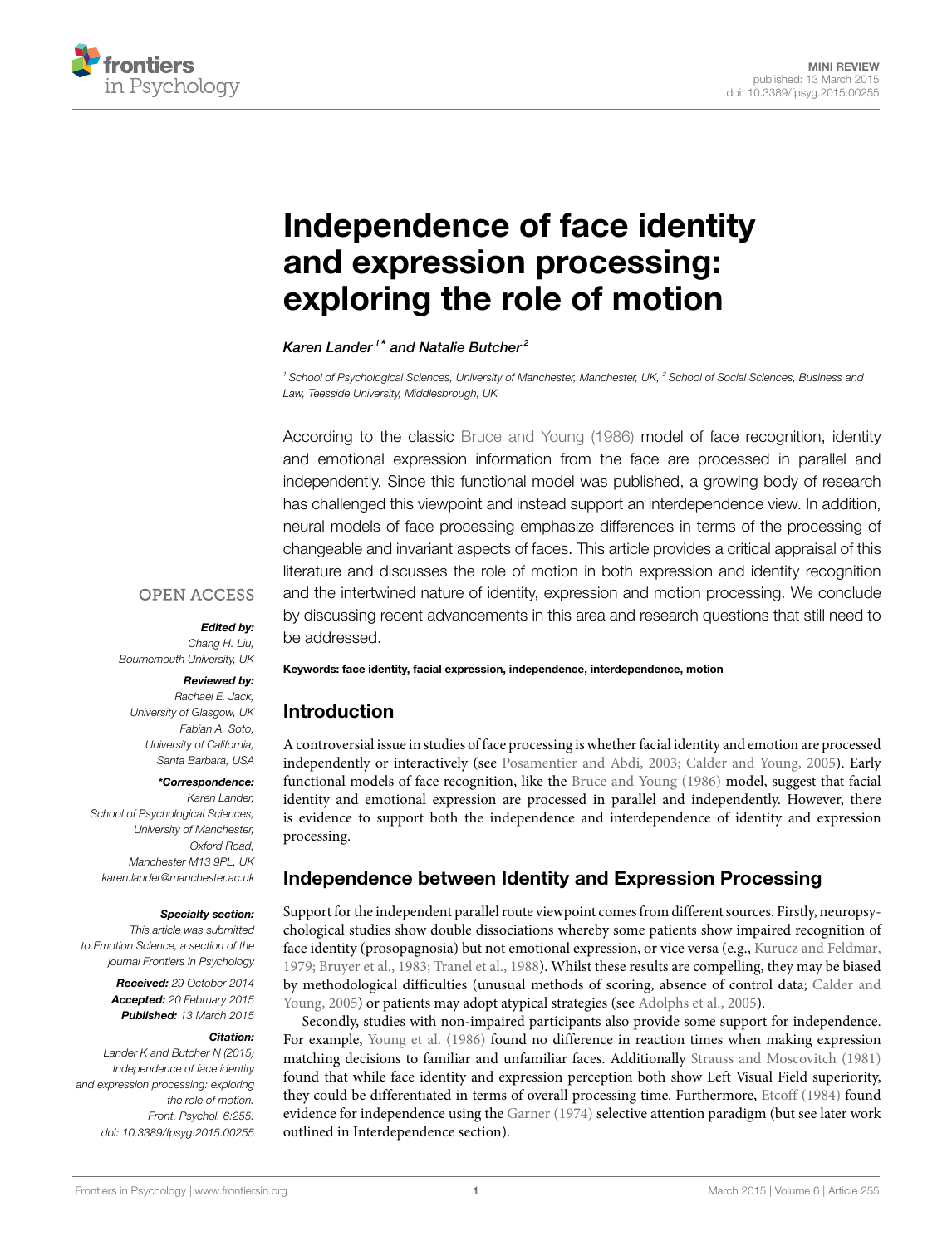Thirdly, studies using non-human primates have suggested that different cortical cell populations are sensitive to facial identity and facial expression (e.g., [Perrett et al., 1984](#page-5-4); [Hasselmo et al.,](#page-4-4) [1989](#page-4-4); [Hadj-Bouziane et al.](#page-4-5), [2008](#page-4-5)). This suggestion has also been supported in human studies using positron emission tomography [\(Sergent et al., 1994](#page-5-5)) and fMRI [\(Haxby et al.](#page-4-6), [2000;](#page-4-6) [Winston](#page-5-6) [et al.](#page-5-6), [2004](#page-5-6)). These findings are consistent (but not necessarily conclusive) with the idea of independent facial identification and expression processes.

# **Interdependence between Identity and Expression Processing**

Despite substantial evidence supporting the existence of dissociable systems, there are a growing number of studies suggesting that the processing of facial identity and emotional expression is interdependent (see [Fitousi and Wenger, 2013](#page-4-7) for review). In order to fully understand the dependence or independence of information processing during a given task, it is first important to know which information is required for that task. For example, to resolve the different tasks of identity and expression categorization (using the same stimulus), different face information is needed (e.g., [Morrison and Schyns](#page-4-8), [2001](#page-4-8); [Schyns et al.](#page-5-7), [2002](#page-5-7)). Before considering this issue, we outline more classic research on interdependence.

[Schweinberger and Soukup \(1998](#page-5-8)) suggested that an asymmetric relationship exists between identity processing and expression processing. Using the [Garner \(1974](#page-4-3)) selective attention paradigm, they found that the speed of identity classification judgments does not increase with irrelevant variations in expression, but the opposite is not the case (also see [Schweinberger et al.](#page-5-9), [1999;](#page-5-9) [Goshen-Gottstein and Ganel](#page-4-9), [2000](#page-4-9); [Baudouin et al.](#page-3-3), [2002](#page-3-3); [Wang](#page-5-10) [et al., 2013\)](#page-5-10). In addition, previous work does not take into account the possibility that an interaction between dimensions could happen at the level of decision processes instead of perceptual representations. Multidimensional signal detection can be used to explore this issue [\(Fitousi and Wenger, 2013\)](#page-4-7). [Soto](#page-5-11) [et al.](#page-5-11) ([2015\)](#page-5-11), using this technique found that the perception of emotional expressions was not affected by changes in identity, but the perception of identity was affected by changes in emotional expression. Thus, besides any decisional interactions arising from the data, emotional expression and identity were also perceptually interactive.

Interestingly, a "smiling" effect has been found whereby happy expressions impact identity judgements. Specifically, seeing smiling faces has been found to aid the recognition and/or encoding of identity([Kottoor](#page-4-10), [1989](#page-4-10)) and the naming of famous faces [\(Gal](#page-4-11)[legos and Tranel](#page-4-11), [2005\)](#page-4-11). [Kaufmann and Schweinberger \(2004\)](#page-4-12) demonstrated that famous faces were recognized more quickly when displaying moderately positive expressions, relative to more intense happy or angry faces. Later work found reduced judgements of face familiarity for negative-expression faces, compared with neutral-expression or positive-expression faces [\(Lander and](#page-4-13) [Metcalfe, 2007\)](#page-4-13). These results support the notion of interdependence between expression and identity processing from faces.

More recent studies using an adaptation methodology further support this viewpoint. Results have shown that emotion aftereffects in individual expressions (when one of the target expressions matches the adapting face) are modulated by identity, with aftereffects in the same-identity condition larger than in the different-identity condition [\(Campbell and Burke, 2009;](#page-4-14) [Vida and](#page-5-12) [Mondloch, 2009\)](#page-5-12). These results were taken as evidence for visual representations of expression faces that are both independent and dependent on identity [\(Fox and Barton, 2007](#page-4-15); [Ellamil et al., 2008](#page-4-16); [Pell and Richards](#page-5-13), [2013\)](#page-5-13).

Finally, computational work has also supported the possible overlap between representations of identity and expression (see [Calder et al.](#page-3-4), [2001;](#page-3-4) [Calder and Young, 2005\)](#page-4-0) and imaging studies have found overlap in activation patterns during identity and facial expression recognition tasks (e.g., [LaBar et al.](#page-4-17), [2003](#page-4-17); [Ganel](#page-4-18) [et al.](#page-4-18), [2005](#page-4-18)). These converging results suggest an effect of facial expression on recognition, and disagree with the original [Bruce](#page-3-0) [and Young \(1986](#page-3-0)) model, which proposes that changes in facial expressions should not influence identity recognition.

# **Changeable and Invariant Aspects of Faces**

Newer models of face perception refer to neural processing. [Haxby](#page-4-6) [et al.](#page-4-6) ([2000](#page-4-6)) propose two functionally and neurologically distinct pathways to face analysis, the lateral pathway that preferentially responds to changeable aspects of faces (including expressions) and the ventral pathway that preferentially responds to invariant aspects of faces (identity). Visuo-perceptual representations of changeable facial aspects, including expressions, are thought to be mediated by the superior temporal sulcus, while visuo-perceptual representations of invariant characteristics of a face, like the recognition of identity, are coded by the lateral fusiform gyrus([Haxby](#page-4-6) [et al.](#page-4-6), [2000](#page-4-6)). Here, as in the [Bruce and Young](#page-3-0) ([1986\)](#page-3-0) functional account, independence is proposed between the processing of identity and expression, but a weaker anatomical (rather than functional) distinction is made between changeable (expression) and invariant (identity) aspects of face processing.

While it is clear that face expression processing can impact identity processing, almost all previous work has utilized static images as stimuli. Since faces are normally seen in motion, we argue that this approach is limiting. To demonstrate this issue, we first outline research looking at the impact of motion on face identity and expression processing, before assessing the intertwined nature of identity, expression and motion processing. Indeed, a familiar person's characteristic facial expressions (for example, their wry smile) aids recognition of their identity, just as the unique structure of an individual's face influences the way their emotions are expressed. Here, we note that facial expressions contain static and dynamic components. Similarly, when recognizing identity, a dynamic clip also contains static and dynamic components. Importantly, the dynamic component present in both expression and identity processing may be intrinsically linked and may involve the same information. We conclude by reviewing the questions that remain to be answered in this research area.

# **Movement and the Recognition of Identity**

Much previous research has assumed that only invariant aspects of the face provide identity relevant information. However, a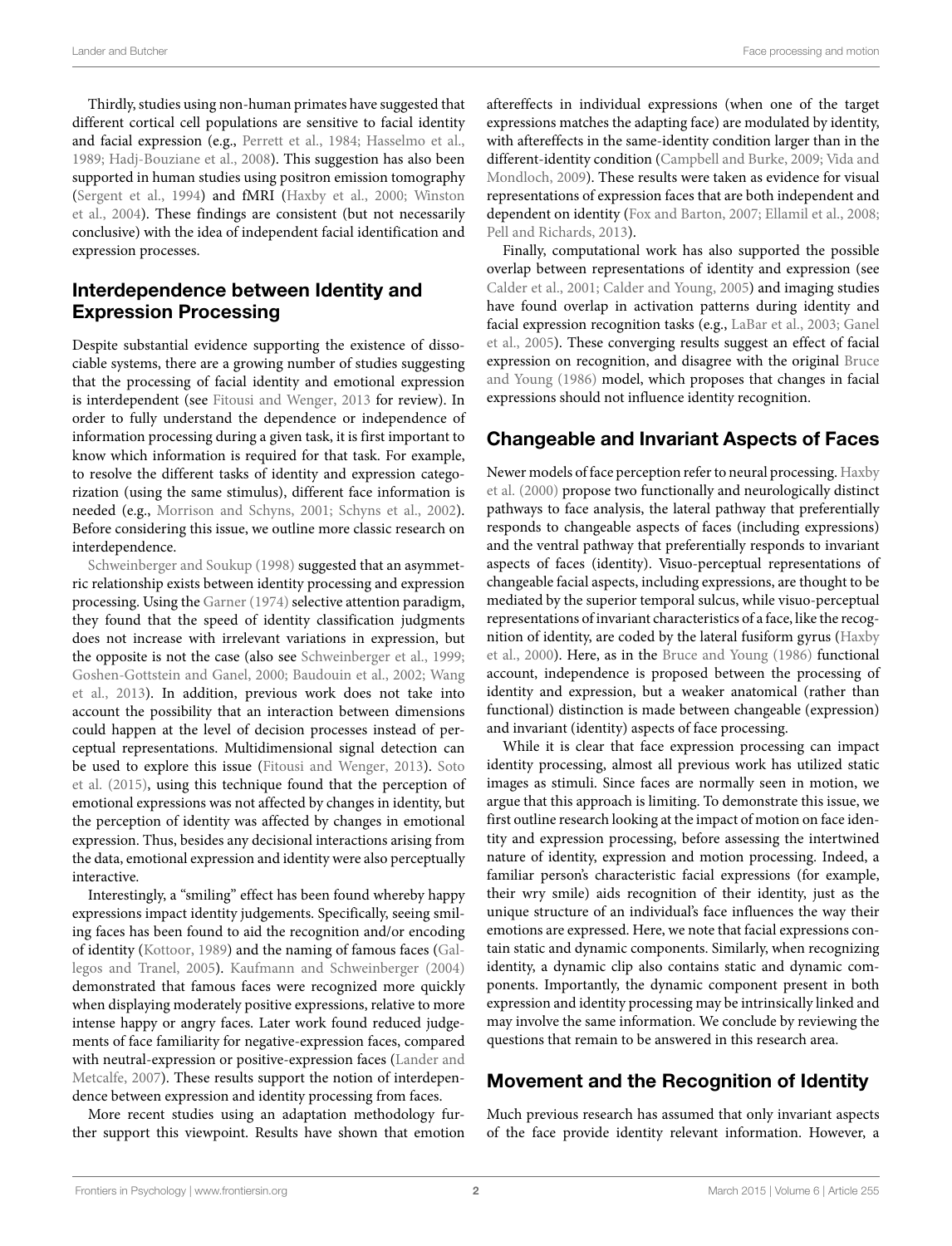substantial body of research has demonstrated that changeable aspects of a face also affect identity recognition. This effect is referred to as the "motion advantage" (e.g., [Schiff et al., 1986;](#page-5-14) [Knight and Johnston, 1997;](#page-4-19) [Pike et al.](#page-5-15), [1997;](#page-5-15) [Lander et al., 1999;](#page-4-20) [O'Toole et al.](#page-4-21), [2002](#page-4-21); [Lander and Davies](#page-4-22), [2007\)](#page-4-22). A face can produce rigid or non-rigid motion. During rigid facial movements the face maintains its three-dimensional form, while the whole head changes its relative position and/or orientation. During nonrigid motion, individual parts of the face move in relation to one another, for example during speech/expressions. Both types of motion information are posited to be independent of identity processing in the [Bruce and Young \(1986](#page-3-0)) account, yet seeing a face move facilitates the encoding and recognition of facial identity (e.g., [Hill and Johnston, 2001](#page-4-23); [Knappmeyer et al.](#page-4-24), [2003;](#page-4-24) [Pilz et al.](#page-5-16), [2006](#page-5-16)). More specifically, non-rigid facial movement aids accurate and faster face matching([Thornton and Kourtzi,](#page-5-17) [2002](#page-5-17)); better learning of unfamiliar faces [\(Lander and Bruce, 2003;](#page-4-25) [Butcher et al., 2011;](#page-3-5) rigid motion — [Pike et al.](#page-5-15), [1997](#page-5-15)), and helps accurate identification of degraded familiar faces [\(Knight and](#page-4-19) [Johnston](#page-4-19), [1997;](#page-4-19) [Lander et al., 2001](#page-4-26)).

Several theories have explained why movement facilitates identity recognition([O'Toole et al., 2002](#page-4-21)). Firstly, movement may allow people to build a better three-dimensional representation of the face and head via structure-from-motion processes (representation enhancement hypothesis); secondly, people may learn the characteristic motion patterns of the face and head of a person (supplemental information hypothesis); thirdly, the social cues carried in movement (emotional expressions, speech) may attract attention to the identity specific areas of the face, facilitating identity processing (social signals hypothesis).

Although findings of a movement advantage are robust, several studies have found that movement is primarily useful when static face recognition is impaired in some way (e.g., negation, [Knight and Johnston, 1997;](#page-4-19) blurring, [Lander et al., 2001\)](#page-4-26). Interestingly, recent research has also demonstrated that developmental prosopagnosics are able to match, recognize and learn moving faces better than static ones [\(Steede et al.](#page-5-18), [2007;](#page-5-18) [Longmore and](#page-4-27) [Tree, 2013](#page-4-27); [Bennetts et al., 2015](#page-3-6)). Taken together, these findings suggest that changeable aspects of a face can constitute a useful supplementary cue for face recognition, particularly when recognition is impaired by degradation of stimuli or by perceiver impairment (also see [Xiao et al.](#page-5-19), [2014\)](#page-5-19).

# **Movement and the Recognition of Expression**

Similarly to identity research, past research on facial expression processing has utilized static facial images. However, expressions are changeable and dynamic in nature. Ordinarily people view dynamic facial expressions that make rapid changes over time, rather than static images of an expression "apex." It is known that we are extremely sensitive to subtle dynamic cues([Edwards, 1998\)](#page-4-28) and to changes of natural facial dynamics([Dobs et al.](#page-4-29), [2014](#page-4-29)). Furthermore, dynamic aspects (e.g., speed of onset/offset) of facial movement are useful when distinguishing genuine from posed expressions([Hess and Kleck](#page-4-30), [1990](#page-4-30)) and often differences between expressions are reflected in their temporal dynamic properties ([Ekman et al.](#page-4-31), [1985](#page-4-31)). [Jack et al. \(2014\)](#page-4-32) propose that there are four basic emotional expressions, perceptually segmented across time. Furthermore, dynamic facial expressions are known to be recognized more accurately([Trautmann et al.](#page-5-20), [2009](#page-5-20)) and quickly ([Recio et al.](#page-5-21), [2011](#page-5-21), but see [Fiorentini and Viviani](#page-4-33), [2011](#page-4-33)) than static expressions (see [Krumhuber et al.](#page-4-34), [2013](#page-4-34) for review).

Further experimental evidence for the importance of dynamic information during expression recognition has been found in point-light experiments([Matsuzaki and Sato](#page-4-35), [2008\)](#page-4-35), experiments using subtle expressions([Ambadar et al.](#page-3-7), [2005\)](#page-3-7) and those that impose time pressures([Zhongqing et al., 2014](#page-5-22)). Interestingly, [Kamachi et al.](#page-4-36) ([2001](#page-4-36)) found that the dynamic characteristics of the observed motion affected how well different morphed expressions could be recognized. Sadness was most accurately identified from slow sequences, with happiness and surprise, most accurately recognized from fast sequences. Angry expressions were best recognized from medium speed sequences and dynamic characteristics may be important in the "angry superiority effect"([Ceccarini and](#page-4-37) [Caudek, 2013](#page-4-37)). Work by [Pollick et al.](#page-5-23) ([2003](#page-5-23)) found that changing the duration of an expression had an effect on ratings of emotional intensity, with a trend for expressions with shorter durations to have lower ratings of intensity (also see [Bould and Morris](#page-3-8), [2008\)](#page-3-8). Finally, [Gill et al. \(2014](#page-4-38)) show that dynamic facial expressions override the social judgements made based on static face morphology.

In early work, [Humphreys et al.](#page-4-39) ([1993\)](#page-4-39) report the case of a prosopagnosic patient who could make expression judgements from moving (but not static) displays, consistent with the idea of dissociable static and dynamic expression processing. [Trautmann](#page-5-20) [et al.](#page-5-20) ([2009\)](#page-5-20) used an fMRI methodology to examine the neural networks involved in the perception of static and dynamic facial expressions. Dynamic faces indicated enhanced emotion-specific brain activation patterns in the parahippocampal gyrus, including the amygdala, fusiform gyrus, superior temporal gyrus, inferior frontal gyrus, and occipital and orbitofrontal cortex. *Post hoc* ratings of the dynamic stimuli revealed a better recognisability in comparison to the static stimuli (but see [Trautmann-Lengsfeld](#page-5-24) [et al.](#page-5-24), [2013\)](#page-5-24).

# **Concluding Comments and Future Directions**

Thus, the literature reviewed demonstrates that expression processing can impact face identification, and that movement more broadly influences both face identification and expression recognition. It seems plausible to suggest that this is because facial motion concurrently contains both identity-specific and expression information which, on an everyday basis, are processed simultaneously. Indeed, understanding the emotional facial expressions of others, and being able to identify those individuals are both important for daily social functioning. Typically a face moves in a complex manner, combining rigid rotational and non-rigid movements([O'Toole et al., 2002](#page-4-21)). However, in most studies investigating the role of motion in identity recognition, relatively unspecified speaking and expressive movements are utilized. Future research should systematically investigate the effect of different types of motion on both identity and expression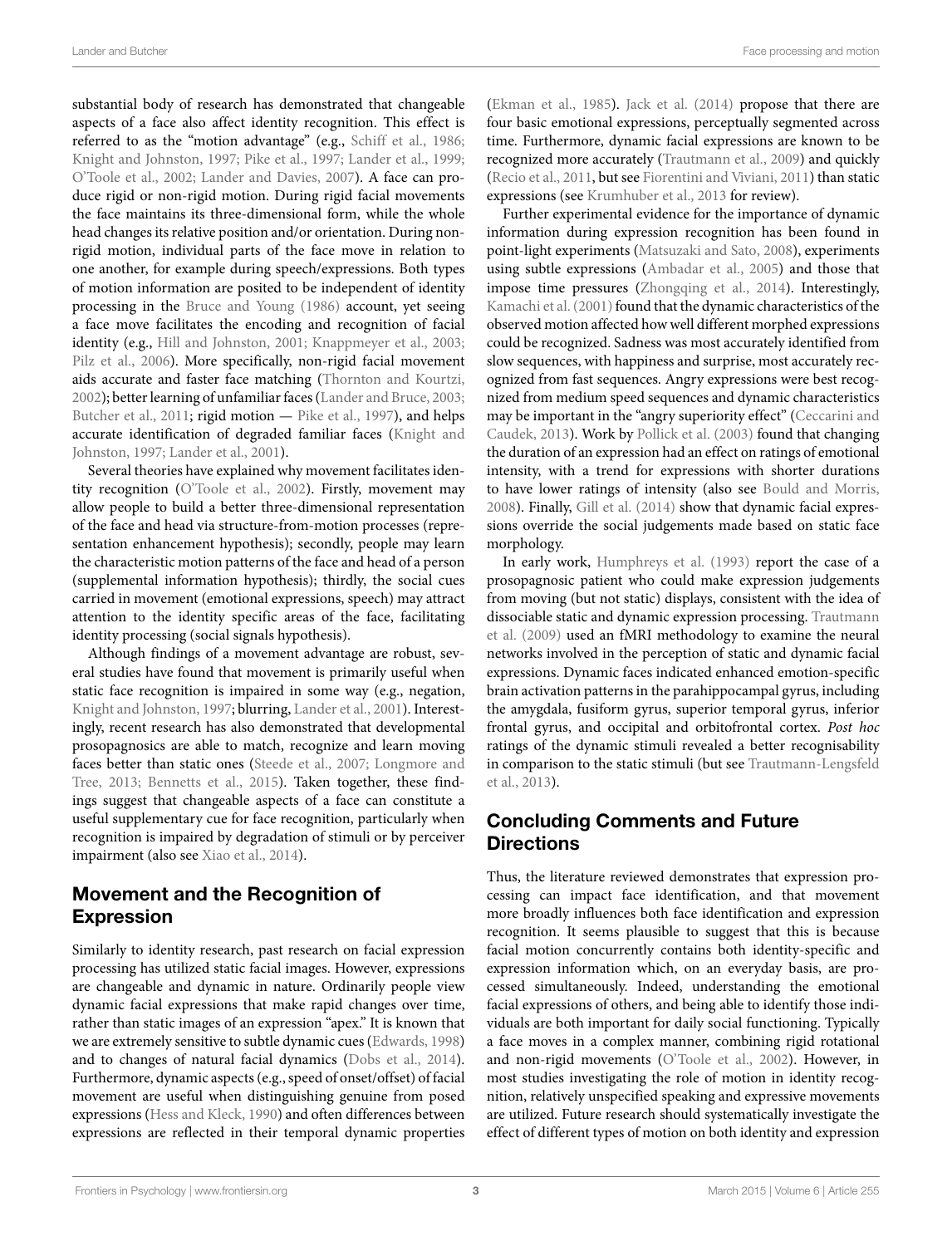recognition. In addition, it is difficult to separate out the impact of motion and expression, as it is possible that even seeing a static facial expression may activate the brain areas associated with producing that action ourselves. This notion is concordant with research that has found that the "classical" mirror neuron system (premotor and parietal areas), limbic regions, and the somatosensory system become spontaneously active during the monitoring of facial expressions and the production of similar facial expressions [\(van der Gaag et al., 2007](#page-5-25)). [van der Gaag et al.](#page-5-25) [\(2007\)](#page-5-25) used only moving stimuli, so it remains unclear whether similar mirror neuron activation is evident when the perceiver sees only the consequence of an expressive action (e.g., smiling action) in the form of a static expression (e.g., a smile). It is interesting to consider what additional questions remain in this rapidly progressing research area.

Firstly, given the importance of motion for the recognition of both identity and expressions, we need to determine whether neural models like [Haxby et al. \(2000\)](#page-4-6) can account for the importance of motion when recognizing identity. This question is the focus of neuroimaging work that aims to determine the neural activities when processing moving and static faces (see [Fox et al.,](#page-4-40) [2009](#page-4-40); [Schultz and Pilz, 2009;](#page-5-26) [Ichikawa et al., 2010;](#page-4-41) [Pitcher et al.,](#page-5-27) [2011a](#page-5-27); [Schultz et al., 2013](#page-5-28)). Indeed, recent research by [Pitcher et al.](#page-5-29) [\(2014\)](#page-5-29) suggests that the dynamic motor and static components of a face are processed via dissociable cortical pathways. [Pitcher](#page-5-29) [et al.](#page-5-29) ([2014](#page-5-29)) revealed a double dissociation between the response to moving and static faces as thetaburst transcranial magnetic stimulation (TBS) delivered over the right occipital face area (OFA) reduced the response to static but not moving faces in the right posterior STS (rpSTS), while TBS delivered over the rpSTS itself reduced the response to dynamic but not static faces. Interestingly, they found that these dissociable pathways originate early in the visual cortex, not in the OFA, a finding that opposes prevailing models of face perception [\(Haxby et al.](#page-4-6), [2000](#page-4-6); [Calder](#page-4-0) [and Young, 2005](#page-4-0); [Pitcher et al., 2011b\)](#page-5-30), indicating that we may need to reconsider how faces are cortically represented.

A second issue concerns whether motion mediates the relationship between identity and expression processing. [Stoesz and](#page-5-31) [Jakobson \(2013](#page-5-31)) used a speeded Garner paradigm task and found a difference between static and moving stimuli. There was no support for independence with static faces. However, when the faces were moving, participants' identity and expression judgments were unaffected by modifications in the irrelevant dimension, supporting independence with moving faces. Moreover, using similar methods [Rigby et al. \(2013](#page-5-32)) found that dynamic facial

## **References**

- <span id="page-3-2"></span>Adolphs, R., Gosselin, F., Buchanan, T. W., Tranel, D., Schyns, P., and Damasio, A. R. (2005). A mechanism for impaired fear recognition after amygdala damage. *Nature* 433, 68–72. doi: 10.1038/nature03086
- <span id="page-3-7"></span>Ambadar, Z., Schooler, J. W., and Cohn, J. F. (2005). Deciphering the enigmatic face—the importance of facial dynamics in interpreting subtle facial expressions. *Psychol. Sci.* 16, 403–410. doi: 10.1111/j.0956-7976.2005.01548.x
- <span id="page-3-3"></span>Baudouin, J. Y., Martin, F., Tiberghien, G., Verlut, I., and Franck, N. (2002). Selective attention to facial emotion and identity in schizophrenia. *Neuropsychologia* 40, 503–511. doi: 10.1016/S0028-3932(01)00114-2
- <span id="page-3-6"></span>Bennetts, R. J., Butcher, N., Lander, K., and Bate, S. (2015). Movement cues aid face recognition in developmental prosopagnosia. *Neuropsychology* (in press).

information reduced the interference between upright facial identity and emotion processing. These findings indicate that static facial identity information and emotional information may interfere with one another. However, moving faces seem to promote the separation of facial identity and emotion expression processing. Future experimental work needs to investigate the role of motion in mediating the independence of identity and expression processing from faces, by specifically comparing independence using different methodologies with both static and moving stimuli.

A third issue links to the fact that in order to fully understand dependence or independence during a given task, it is first necessary to know which information is required for that task. It is known that different visual categorisation tasks (e.g., face identity, expression or gender) are sensitive to distinct visual characteristics of the same image [\(Schyns et al.](#page-5-7), [2002](#page-5-7)). For example, research suggests that a central band of spatial frequencies is particularly useful for identifying faces (e.g., [Fiorentini et al.](#page-4-42), [1983;](#page-4-42) [Parker](#page-4-43) [and Costen, 1999\)](#page-4-43). Specific methods (e.g., bubbles; [Schyns et al.](#page-5-7), [2002\)](#page-5-7) have been used to isolate information required for identity/expression recognition. Whilst some of the diagnostic cues required to identify an expression and a face may be distinct, others like facial motion may overlap. Similar methodologies should be adopted in the future to isolate what aspects of facial motion are diagnostic of face identity and expression.

A further issue concerns further distinctions that can be made regarding the type of motion shown by a face. Facial movements can involve expressions or not, and expressional movements may have a significant emotional content or have little affective content. In future work it may be possible to uncouple the impact of both expressional and non-expressional movement on the processing of facial identity. Furthermore, current findings may be modulated by other factors such as gender (see [Herlitz and Lovén](#page-4-44), [2013\)](#page-4-44) or race (e.g., [Hugenberg et al., 2007](#page-4-45)) and these should also be explored to gain a more representative understanding of the question (e.g., [Henrich et al.](#page-4-46), [2010\)](#page-4-46). For example, cultural specificities in static([Elfenbein and Ambady, 2003;](#page-4-47) [Marsh](#page-4-48) [et al., 2003](#page-4-48)) or dynamic facial expressions [\(Jack et al.](#page-4-49), [2012](#page-4-49)) may produce different patterns of information independence across cultures. Lastly, future neuroscience investigations are needed to probe the distinctive neural activities associated with moving face processing, focusing on expressional and non-expressional movements. These lines of enquiry will be important as they address how expression and identity processing are intertwined, and how motion mediates this relationship.

- <span id="page-3-8"></span>Bould, E., and Morris, N. (2008). Role of motion signals in recognizing subtle expressions of emotion. *Br. J. Psychol.* 99, 167–189.
- <span id="page-3-0"></span>Bruce, V., and Young, A. (1986). Understanding face recognition. *Br. J. Psychol.* 77, 305–327. doi: 10.1111/j.2044-8295.1986.tb02199.x
- <span id="page-3-1"></span>Bruyer, R., Laterre, C., Seron, X., Feyereisen, P., Strypstein, E., Pierrard, E., et al. (1983). A case of prosopagnosia with some preserved covert remembrance of similar faces. *Brain Cogn.* 2, 257–284. doi: 10.1016/0278-2626(83)90014-3
- <span id="page-3-5"></span>Butcher, N., Lander, K., Fang, H., and Costen, N. (2011). The effect of motion at encoding and retrieval for same and other race face recognition. *Br. J. Psychol.* 102, 931–942. doi: 10.1111/j.2044-8295.2011.02060.x
- <span id="page-3-4"></span>Calder, A. J., Burton, A. M., Miller, P., Young, A. W., and Akamatsu, S. (2001). A principal component analysis of facial expressions. *Vision Res.* 41, 1179–1208. doi: 10.1016/S0042-6989(01)00002-5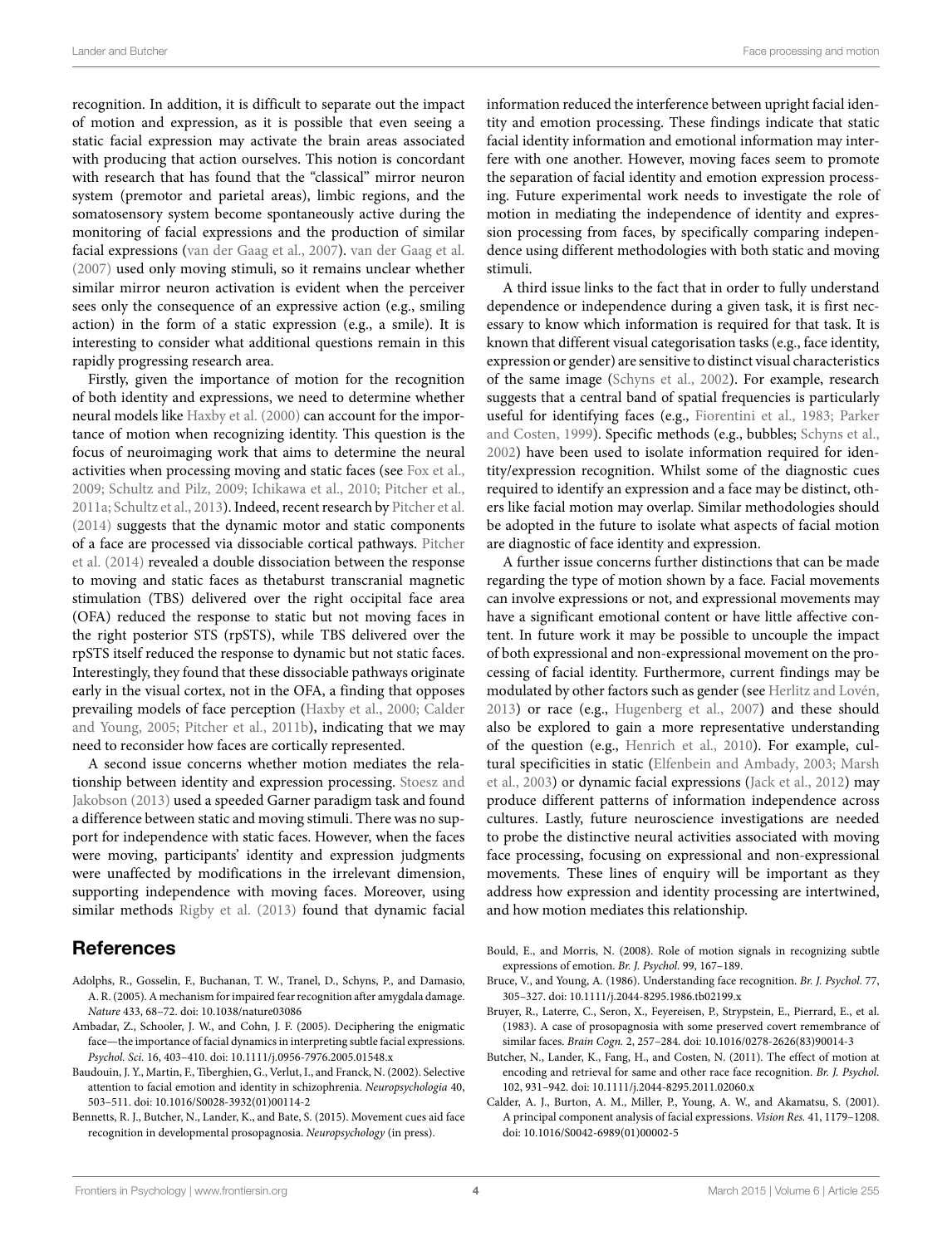- <span id="page-4-0"></span>Calder, A. J., and Young, A. W. (2005). Understanding the recognition of facial identity and facial expression. *Nat. Rev. Neurosci.* 6, 641–651. doi: 10.1038/nrn1724
- <span id="page-4-14"></span>Campbell, J., and Burke, D. (2009). Evidence that identity-dependent and identityindependent neural populations are recruited in the perception of five basic emotional facial expressions. *Vision Res.* 49, 1532–1540. doi: 10.1016/j.visres. 2009.03.009
- <span id="page-4-37"></span>Ceccarini, F., and Caudek, C. (2013). Angry superiority effect: the importance of dynamic emotional facial expressions. *Vis. Cogn.* 21, 498–540. doi: 10.1080/ 13506285.2013.807901
- <span id="page-4-29"></span>Dobs, K., Bulthoff, I., Breidt, M., Vuong, Q. C., Curio, C., and Schultz, J. (2014). Quantifying human sensitivity to spatio-temporal information in dynamic faces. *Vision Res.* 100, 78–87. doi: 10.1016/j.visres.2014.04.009
- <span id="page-4-28"></span>Edwards, K. (1998). The face of time: temporal cues in facial expression of emotion. *Psychol. Sci.* 9, 270–276. doi: 10.1111/1467-9280.00054
- <span id="page-4-31"></span>Ekman, P., Friesen, W. V., and Simons, R. C. (1985). Is the startle reaction an emotion? *J. Pers. Soc. Psychol.* 49, 1416–1426. doi: 10.1037/0022-3514.49.5.1416
- <span id="page-4-47"></span>Elfenbein, H. A., and Ambady, N. (2003). Universals and cultural differences in recognizing emotions. *Curr. Dir. Psychol Sci.* 12, 159–164. doi: 10.1111/1467- 8721.01252
- <span id="page-4-16"></span>Ellamil, M., Susskind, J. M., and Anderson, A. K. (2008). Examinations of identity invariance in facial expression adaptation. *Cogn. Affect. Behav. Neurosci.* 8, 273–281. doi: 10.3758/CABN.8.3.273
- <span id="page-4-2"></span>Etcoff, N. L. (1984). Selective attention to facial identity and facial emotion. *Neuropsychologia* 22, 281–295. doi: 10.1016/0028-3932(84)90075-7
- <span id="page-4-42"></span>Fiorentini, A., Maffei, L., and Sandini, G. (1983). The role of high spatial frequencies in face perception. *Perception* 12, 195–201. doi: 10.1068/p120195
- <span id="page-4-33"></span>Fiorentini, C., and Viviani, P. (2011). Is there a dynamic advantage for facial expressions? *J. Vis.* 11:17. doi: 10.1167/11.3.17
- <span id="page-4-7"></span>Fitousi, D., and Wenger, M. J. (2013). Variants in independence in the perception of facial identity and expression. *J. Exp. Psychol. Hum. Percept. Perform.* 39, 133–155. doi: 10.1037/a0028001
- <span id="page-4-15"></span>Fox, C. J., and Barton, J. J. S. (2007). What is adapted in face adaptation? The neural representations of expression in the human visual system. *Brain Res.* 1127, 80–89. doi: 10.1016/j.brainres.2006.09.104
- <span id="page-4-40"></span>Fox, C. J., Iaria, G., and Barton, J. J. S. (2009). Defining the face processing network: optimization of the functional localizer in fMRI. *Hum. Brain Mapp.* 30, 1637–1651. doi: 10.1002/hbm.20630
- <span id="page-4-11"></span>Gallegos, D. R., and Tranel, D. (2005). Positive facial affect facilitates the identification of famous faces. *Brain Lang.* 93, 338–348. doi: 10.1016/j.bandl.2004.11.001
- <span id="page-4-18"></span>Ganel, T., Valyear, K. F., Goshen-Gottstein, Y., and Goodale, M. A. (2005). The involvement of the "fusiform face area" in processing facial expression. *Neuropsychologia* 43, 1645–1654. doi: 10.1016/j.neuropsychologia.2005.01.012
- <span id="page-4-3"></span>Garner, W. R. (1974). *The Processing of Information and Structure*. Potomac, MD: Lawrence Erlbaum.
- <span id="page-4-38"></span>Gill, D., Garrod, O., Jack, R., and Schyns, P. (2014). Facial movements strategically camouflage involuntary social signals of face morphology. *Psychol. Sci.* 25, 1079–1086. doi: 10.1177/0956797614522274
- <span id="page-4-9"></span>Goshen-Gottstein, Y., and Ganel, T. (2000). Repetition priming for familiar and unfamiliar faces in a sex-judgment task: evidence for a common route for the processing of sex and identity. *J. Exp. Psychol. Learn. Mem. Cogn.* 26, 1198–1214. doi: 10.1037/0278-7393.26.5.1198
- <span id="page-4-5"></span>Hadj-Bouziane, F., Bell, A. H., Knusten, T. A., Ungerleider, L. G., and Tootell, R. B. (2008). Perception of emotional expressions is independent of face selectivity in monkey inferior temporal cortex. *Proc. Natl. Acad. Sci. U.S.A.* 105, 5591–5596. doi: 10.1073/pnas.0800489105
- <span id="page-4-4"></span>Hasselmo, M. E., Rolls, E. T., and Baylis, G. C. (1989). The role of expression and identity in the face-selective responses of neurons in the visual cortex of the monkey. *Behav. Brain Res.* 32, 203–218. doi: 10.1016/S0166-4328(89)80054-3
- <span id="page-4-6"></span>Haxby, J. V., Hoffman, E. A., and Gobbini, M. I. (2000). The distributed human neural system for face perception. *Trends Cogn. Sci.* 4, 223–233. doi: 10.1016/S1364- 6613(00)01482-0
- <span id="page-4-46"></span>Henrich, J., Heine, S. J., and Norenzayan, A. (2010). The weirdest people in the world? *Behav. Brain Sci.* 33, 61–135. doi: 10.1017/S0140525X0999152X
- <span id="page-4-44"></span>Herlitz, A., and Lovén, J. (2013). Sex differences and the own-gender bias in face recognition: a meta-analytic review. *Vis. Cogn.* 21, 1306–1336. doi: 10.1080/ 13506285.2013.823140
- <span id="page-4-30"></span>Hess, U., and Kleck, R. E. (1990). Differentiating emotion elicited and deliberate emotional facial expressions. *Eur. J. Soc. Psychol.* 20, 369–385. doi: 10.1002/ejsp. 2420200502
- <span id="page-4-23"></span>Hill, H., and Johnston, A. (2001). Categorizing sex and identity from the biological motion of faces. *Curr. Biol.* 11, 880–885. doi: 10.1016/S0960-9822(01)00243-3
- <span id="page-4-45"></span>Hugenberg, K., Miller J., and Claypool, H. M. (2007). Categorization and individuation in the cross-race recognition deficit: toward a solution to an insidious problem. *J. Exp. Soc. Psychol.* 43, 334–340. doi: 10.1016/j.jesp.2006.02.010
- <span id="page-4-39"></span>Humphreys, G. W., Donnelly, N., and Riddoch, M. J. (1993). Expression is computed separately from facial identity, and it is computed separately for moving and static faces: neuropsychological evidence. *Neuropsychologia* 31, 173–181. doi: 10.1016/0028-3932(93)90045-2
- <span id="page-4-41"></span>Ichikawa, H., Kanazawa, S., Yamaguchi, M. K., and Kakigi, R. (2010). Infant brain activity while viewing facial movement of point-light displays as measured by near-infrared spectroscopy (NIRS). *Neurosci. Lett.* 482, 90–94. doi: 10.1016/ j.neulet.2010.06.086
- <span id="page-4-32"></span>Jack, R. E., Garrod, O. G. B., and Schyns, P. (2014). Dynamic facial expressions of emotion transmit an evolving hierarchy of signals over time. *Curr. Biol.* 24, 187–192. doi: 10.1016/j.cub.2013.11.064
- <span id="page-4-49"></span>Jack, R. E., Garrod, O. G. B., Yu, H., Caldara, R., and Schyns, P. (2012). Facial expressions of emotion are not culturally universal. *Proc. Natl. Acad. Sci. U.S.A.* 109, 7241–7244. doi: 10.1073/pnas.1200155109
- <span id="page-4-36"></span>Kamachi, M., Bruce, V., Mukaida, S., Gyoba, J., Yoshikawa, S., and Akamatsu, S. (2001). Dynamic properties influence the perception of facial expressions. *Perception* 30, 875–887. doi: 10.1068/p3131
- <span id="page-4-12"></span>Kaufmann, J. M., and Schweinberger, S. R. (2004). Expression influences the recognition of familiar faces. *Perception* 33, 399–408. doi: 10.1068/p5083
- <span id="page-4-24"></span>Knappmeyer, B., Thornton, I., and Bülthoff, H. (2003). The use of facial motion and facial form during the processing of identity. *Vision Res.* 43, 1921–1936. doi: 10.1016/S0042-6989(03)00236-0
- <span id="page-4-19"></span>Knight, B., and Johnston, A. (1997). The role of movement in face recognition. *Vis. Cogn.* 4, 265–273. doi: 10.1080/713756764
- <span id="page-4-10"></span>Kottoor, T. M. (1989). Recognition of faces by adults. *Psychol. Stud.* 34, 102–105.
- <span id="page-4-34"></span>Krumhuber, E. G., Kappas, A., and Manstead, A. S. R. (2013). Effects of dynamic aspects of facial expressions: a review. *Emot. Rev.* 5, 41–46. doi: 10.1177/ 1754073912451349
- <span id="page-4-1"></span>Kurucz, J., and Feldmar, G. (1979). Prosopo-affective agnosia as a symptom of cerebral organic disease. *J. Am. Geriatr. Soc.* 27, 225–230.
- <span id="page-4-17"></span>LaBar, K. S., Crupain, M. J., Voyvodic, J. T., and McCarthy, G. (2003). Dynamic perception of facial affect and identity in the human brain. *Cereb. Cortex* 13, 1023–1033. doi: 10.1093/cercor/13.10.1023
- <span id="page-4-25"></span>Lander, K., and Bruce, V. (2003). The role of motion in learning new faces. *Vis. Cogn.* 10, 897–912. doi: 10.1080/13506280344000149
- <span id="page-4-26"></span>Lander, K., Bruce, V., and Hill, H. (2001). Evaluating the effectiveness of pixelation and blurring on masking the identity of familiar faces. *Appl. Cogn. Psychol.* 15, 101–116. doi: 10.1002/1099-0720(200101/02)15:1<101::AID-ACP697>3. 0.CO;2-7
- <span id="page-4-20"></span>Lander, K., Christie, F., and Bruce, V. (1999). The role of movement in the recognition of famous faces. *Mem. Cogn.* 27, 974–985. doi: 10.3758/BF03201228
- <span id="page-4-22"></span>Lander, K., and Davies, R. (2007). Exploring the role of characteristic motion when learning new faces. *Q. J. Exp. Psychol.* 60, 519–526. doi: 10.1080/ 17470210601117559
- <span id="page-4-13"></span>Lander, K., and Metcalfe, S. (2007). The influence of positive and negative facial expressions on face familiarity. *Memory* 15, 63–69. doi: 10.1080/ 09658210601108732
- <span id="page-4-27"></span>Longmore, C., and Tree, J. (2013). Motion as a cue to face recognition: evidence from congenital prosopagnosia. *Neuropsychologia* 51, 864–875. doi: 10.1016/j.neuropsychologia.2013.01.022
- <span id="page-4-48"></span>Marsh, A. A., Elfenbein, H. A., and Ambady, N. (2003). Nonverbal "accents": cultural differences in facial expressions of emotion. *Psychol. Sci.* 14, 373–376. doi: 10.1111/1467-9280.24461
- <span id="page-4-35"></span>Matsuzaki, N., and Sato, T. (2008). The perception of facial expression from twoframe apparent motion. *Perception* 37, 1560. doi: 10.1068/p5769
- <span id="page-4-8"></span>Morrison, D. J., and Schyns, P. (2001). Usage of spatial scales for the categorization of faces, objects, and scenes. *Psychon. Bull. Rev.* 8, 454–469. doi: 10.3758/ BF03196180
- <span id="page-4-21"></span>O'Toole, A. J., Roark, D. A., and Abdi, H. (2002). Recognizing moving faces: a psychological and neural synthesis. *Trends Cogn. Sci.* 6, 261–266. doi: 10.1016/ S1364-6613(02)01908-3
- <span id="page-4-43"></span>Parker, D., and Costen, N. (1999). One extreme or the other, or perhaps the Golden Mean: issues of spatial resolution in face processing. *Curr. Psychol.* 18, 118–127. doi: 10.1007/s12144-999-1021-3